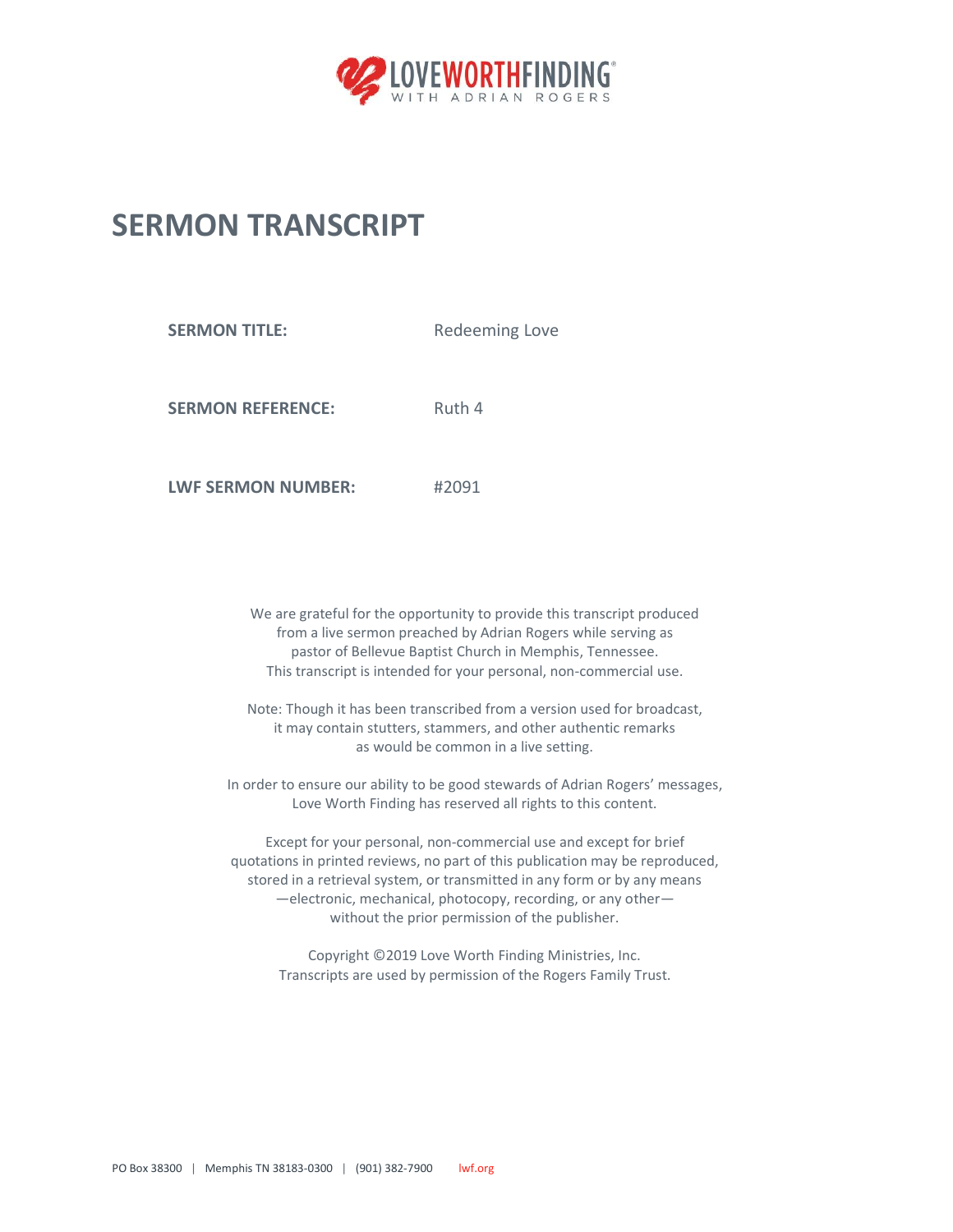Would you turn, please, to Ruth, the book of Ruth; Joshua, Judges, Ruth, and turn to Ruth chapter 4. This is the fourth in a series of messages entitled, "Redeeming Love." We come to the end of this four-chapter book today, and it's been a blessing to my heart to review it, and I have been strengthened by it.

A little boy went into a pet store to buy a puppy, went in with his dad, and there was a box full of puppies, and you know puppies are wonderful, at least they are as long as they're puppies. And they were all there in the box. But there's one little puppy that the boy wanted more than any other puppy; it was a puppy that was happily wagging its tail, and the little guy said, "I want the one with the happy ending."

Well friend, the story that we have today has for us a happy ending. It doesn't start happily, but it ends happily. It starts with a funeral, but it ends with a wedding. It, it starts with a famine but it ends with fullness. And you know the Bible says in Psalm 30 and verse 5 that, "*Weeping may endure for a night, but joy cometh in the morning*."

And this is the happy ending to this story. It is a wonderful story about two people who get married, and we just feel like we want to add a last verse to this book and have it say, "And they lived happily ever after." It is the story of a marriage between a woman whose name is Ruth and a man whose name is Boaz. Now it's a wonderful love story in and of itself, but Ruth was a Moabitess and Boaz was an Israelite. And Ruth was a stranger, an alien, she was from Moab, which was a nation, a hated and hateful nation that had a curse upon it; and she was alienated from the commonwealth of Israel, and yet Boaz redeemed her, brought her in, married her, and Ruth has become, therefore, a picture of all of us. Ruth is a picture of the church, which is the bride of Christ. And Boaz, who redeemed her, is a picture of the Lord Jesus Christ, our Kinsman Redeemer. Now we've been telling you that before, and we don't want to belabor that point, but I do want to keep it in your heart and in your mind.

Now in this fourth chapter, the key word is redemption. Have you got that? The key word is redemption. The word redemption is used in this one chapter at least fifteen times. Let's just take one verse and you'll get the idea. Look in verse 4, "*And I sought to advertise thee, saying, 'Buy it before the inhabitants and before the elders of my people. If thou wilt redeem it, redeem it, but if thou wilt not redeem it, then tell me that I may know, for there is none to redeem it beside thee, and I am after thee.' And he said, 'I will redeem it*.'"

Now I know you may not know the meaning of that verse. All I'm reading that verse for is to show you the word redeem, redeem, redeem, redeem, redeem. We're talking, folks, about redemption and our Kinsman Redeemer, that is, the one who is very near to us, the Lord Jesus, has redeemed us. So here's the story, now, remember, it begins with a funeral, but it ends with a wedding. It begins with a famine, it ends with fullness. It begins with weeping, but joy has come.

Now, there're three things I want you to see in this fourth chapter, three pictures. Remember that we told you that in the Old Testament we have pictures of salvation and pictures of our Lord Jesus Christ? Sometimes we have to look for a long time to see them. And then they just burst out in front of us. Why does God hide these things? Well I think for one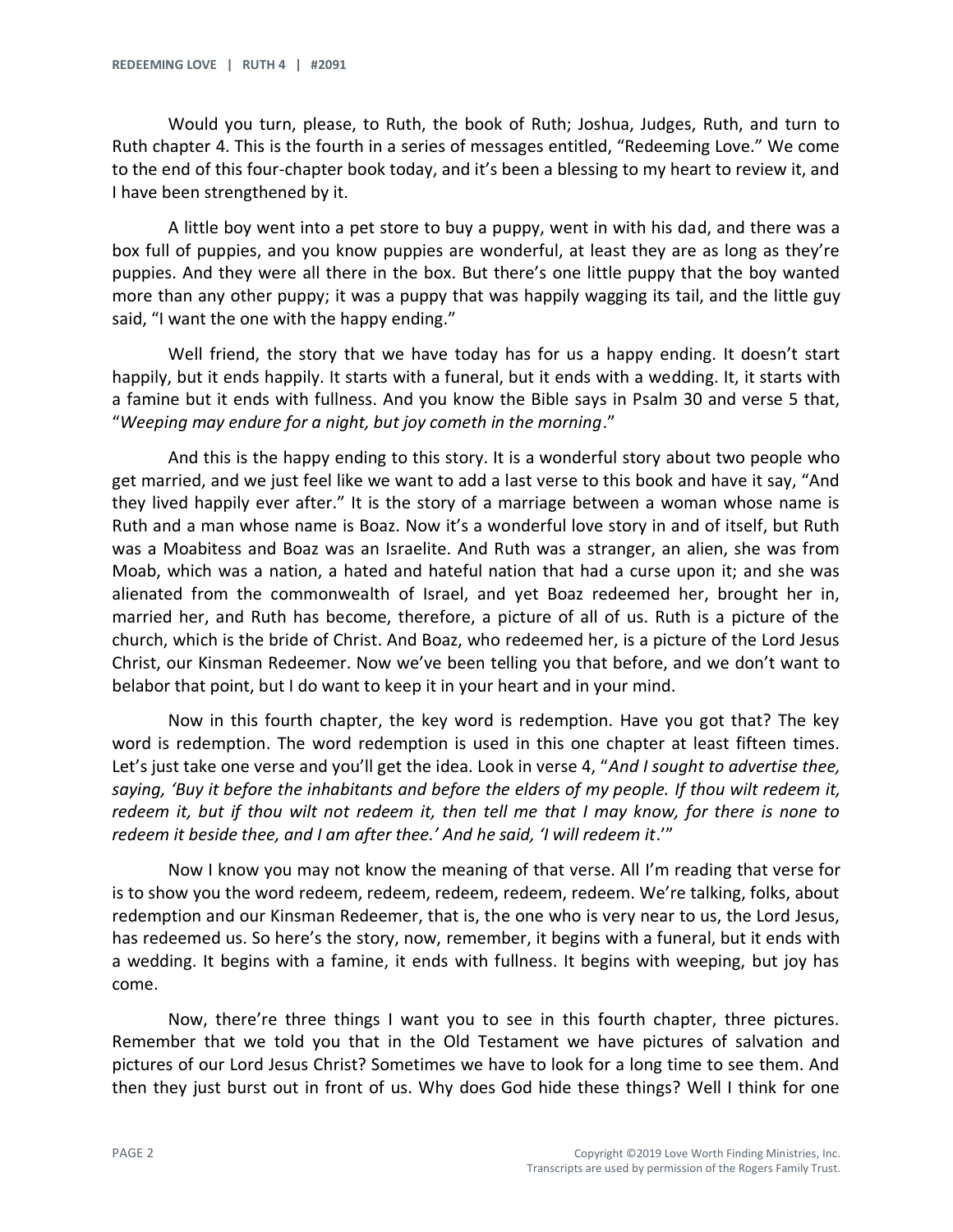reason, so we can have the joy of discovering them. I think for another reason, it's one of the great affirmations and confirmations of the inspiration of the Scripture. None of this could've happened just by chance.

But you're going to see three pictures of salvation here in the fourth chapter of the book of Ruth, and what you're going to see is a picture of our Redeeming Lord, that's the Lord Jesus; and then you're going to see a picture of our renewed life, what happens when we come to Jesus; and then we're going to see a picture of our restored legacy, what we get when we come back into the family of God. Are you ready for that?

Let's look at a picture now of **our redeeming Lord** that's found here in this book. Look if you will now, I'm going to read verses 1 through 6, "*Then went Boaz up to the gate, and sat him down there: and, behold, the kinsman of whom Boaz spake came by; unto whom he said, 'Ho, such a one! Turn aside and sit down here.' And he turned aside, and sat down. And he*," that is Boaz, "*took ten men of the elders of the city, and said, 'Sit ye down here.' And they sat down. Then he said unto the kinsman, 'Naomi, that is come out of the country of Moab, selleth a parcel of land, which was our brother Elimelech's. And I sought to advertise thee, saying, 'Buy it before the inhabitants and before the elders of my people.' If thou wilt redeem it, redeem it, but if thou wilt not redeem it, then tell me that I may know: for there is none to redeem it beside thee; and I am after thee.' And he said, 'I will redeem it.' Then said Boaz, 'What day thou buyest the field of the hand of Naomi, thou must buy it also of Ruth the Moabitess, the wife of the dead, to raise up the name of the dead upon his inheritance.' And the kinsman said, 'I cannot redeem it for myself, lest I mar my own inheritance. Redeem thou my right to thyself, for I cannot redeem it*.'"

Now right away, if you're not familiar with this, if you're a new Christian or new in the Bible, this is all very confusing to you and makes perhaps very little if no sense at all. But let me give you some background that will help clear it up. This took place in ancient Israel, and there were some laws in ancient Israel that you need to understand. Number one was the law of, "the kinsman redeemer." And number two was the law of the Levirate marriage. The kinsman redeemer and the Levirite marriage.

Now, God would give to a tribe and a family land, and He wanted that land to stay in the family. But sometimes an owner of the land would mortgage his land. He'd get bankrupt, and he'd sell his land to somebody else. But God had a plan that if a man did this, that somebody else who was a near relative could come and redeem that land and buy it back. So, obvious, the name: kinsman redeemer.

There was also a law in the land called the law of the Levirate marriage. If a man married a woman and they didn't have any children and the man died, then in order to keep his name alive, a brother of this man was to come and take this man's wife, who's now a widow, marry her, and endeavor to have children, that he would have his name perpetuated. So the land and the name are very important to the Jews. So there was the kinsman redeemer who could come and buy back the land, and then there was the kinsman who would come and marry the widow to raise up children.

Now Boaz is a kinsman redeemer, and also he's one who's going to marry Ruth. Ruth is a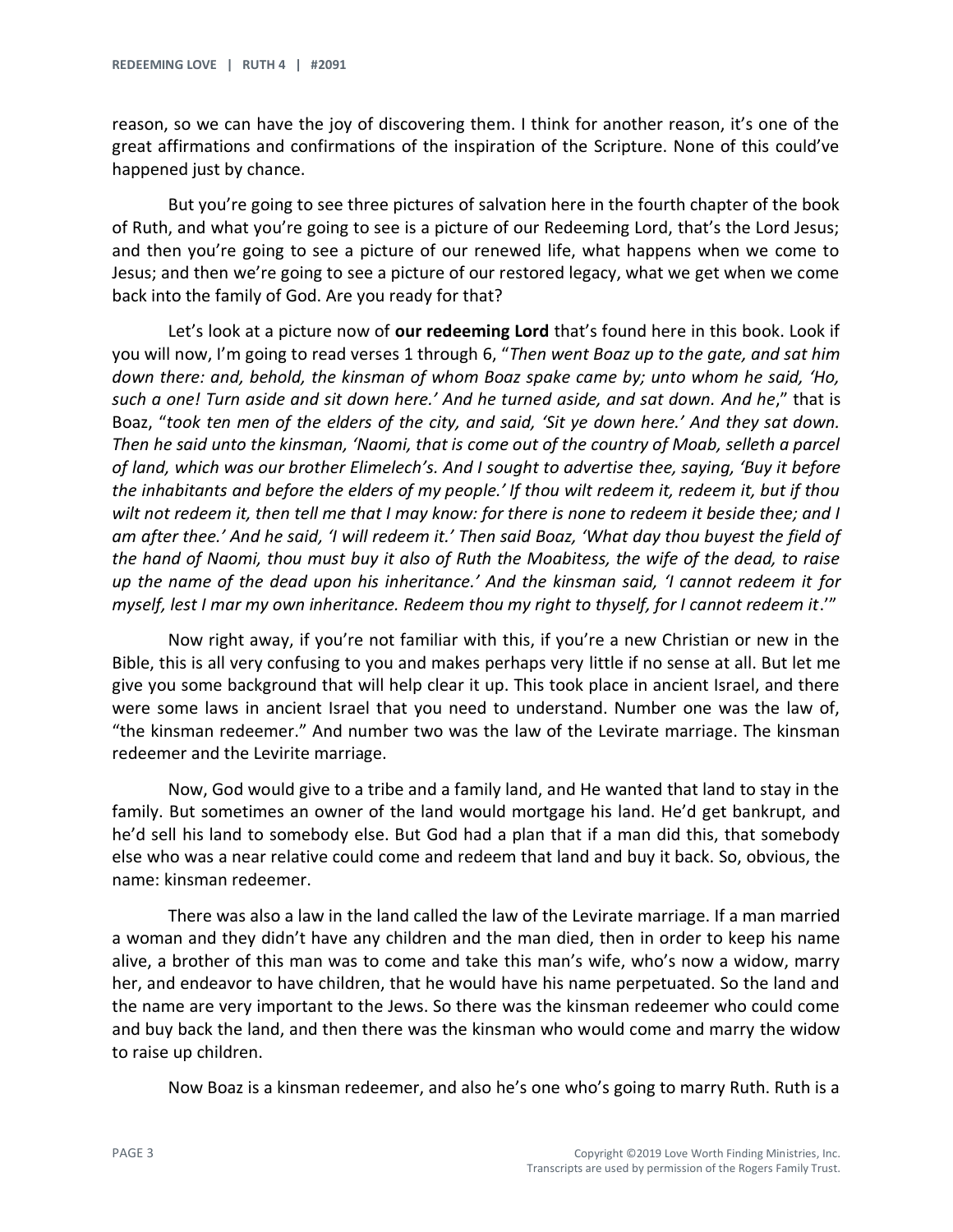widow. Her husband has died and her estate has been sold, and so that's the background of this passage of Scripture. If you don't understand that, it's going to be hard to understand.

Now, there were three things that were necessary in order for a man to be able to buy back the land, to buy back the estate and to take the widow that came with the estate. Number one, he had to have the legal qualifications. That is, he had to be a near kinsman. Number two, he had to have the money to do it. He had to be wealthy enough to buy it. Number three, he had to be willing to do it, because it wasn't forced upon him. So he had to be a near kinsman, he had to be wealthy enough to do it, and he had to be willing enough to do it. Now, friend, that is a picture of our Redeeming Lord, and I want you to see that very clearly.

Now let me just go back before we get into this a little deeper and show you how Jesus is a picture of that. Put in your margin, if you want to find these laws, write down, I'm not gonna read them to you, but if you want to find these laws, you can find them in Leviticus chapter 25 and Deuteronomy chapter 25.

Now I want you to see how Boaz, number one, was **legally worthy**. Look if you will in verse 6, "*And the kinsman said, 'I cannot redeem it for myself, lest I mar mine own inheritance. Redeem thou my right to thyself, for I cannot redeem it*.'" Now what does that mean? Well, Boaz says to Ruth, "Ruth, I'd be happy to buy this land back, and I'd be happy to marry you, but I'm not the first in line. There's somebody else who's first in line. I am a near kinsman, but there is somebody who is nearer to you than I, and he has to have first chance. And if he doesn't do it, then I will do it."

So they went out to the gate of the city, and Boaz waited until he saw this man who was the nearer kinsman than even Boaz. He says, "Hey you!" King James, "*Ho, such a one!*" "Hey you, come over here. I, I want to talk to you." And he explained to him about Ruth and Naomi and the land and all of that. And he says, "Do you want to buy this property, do you want to redeem this property? You can do it, you have the right, you're standing in line, you're a near kinsman; you're a kinsman redeemer." He says, "All right, I'll buy it." But Boaz said, "Now wait a minute. Along with the land comes a woman, Ruth. You're going to marry Ruth if you buy this land. You're going to get Ruth along with the land." And this man said, "Oh, no. I'm sorry, '*I cannot redeem it lest I mar mine own inheritance*.'"

Now who is this man, who is this nearer kinsman? If Boaz pictures the Lord Jesus Christ, who is the nearer kinsman who cannot redeem? He's Adam, Adam. You see, everybody's either in Adam or in Christ. You see, who is my real, real close relative? Adam. We're all related to Adam, are we not? And in Adam, all die. He is the near relative that we all have.

I was preaching in a revival one time, and a woman said to me, she came up afterward, she said, "You're a Rogers, aren't you?" I said, "Yes ma'am." She said, "Well," she said, "I have been doing some work on our genealogy." She stood up real tall. She said, "Because I'm a Rogers." And, she said, "You will be happy to know that the Rogers came over on the Mayflower." I said, "Well that's wonderful." I said, "I traced it back further than that." Boy, did she get excited, and I said, "I traced it all the way back, and you need to know that we came from a crooked farmer and a drunken sailor. The farmer was Adam and the sailor was Noah.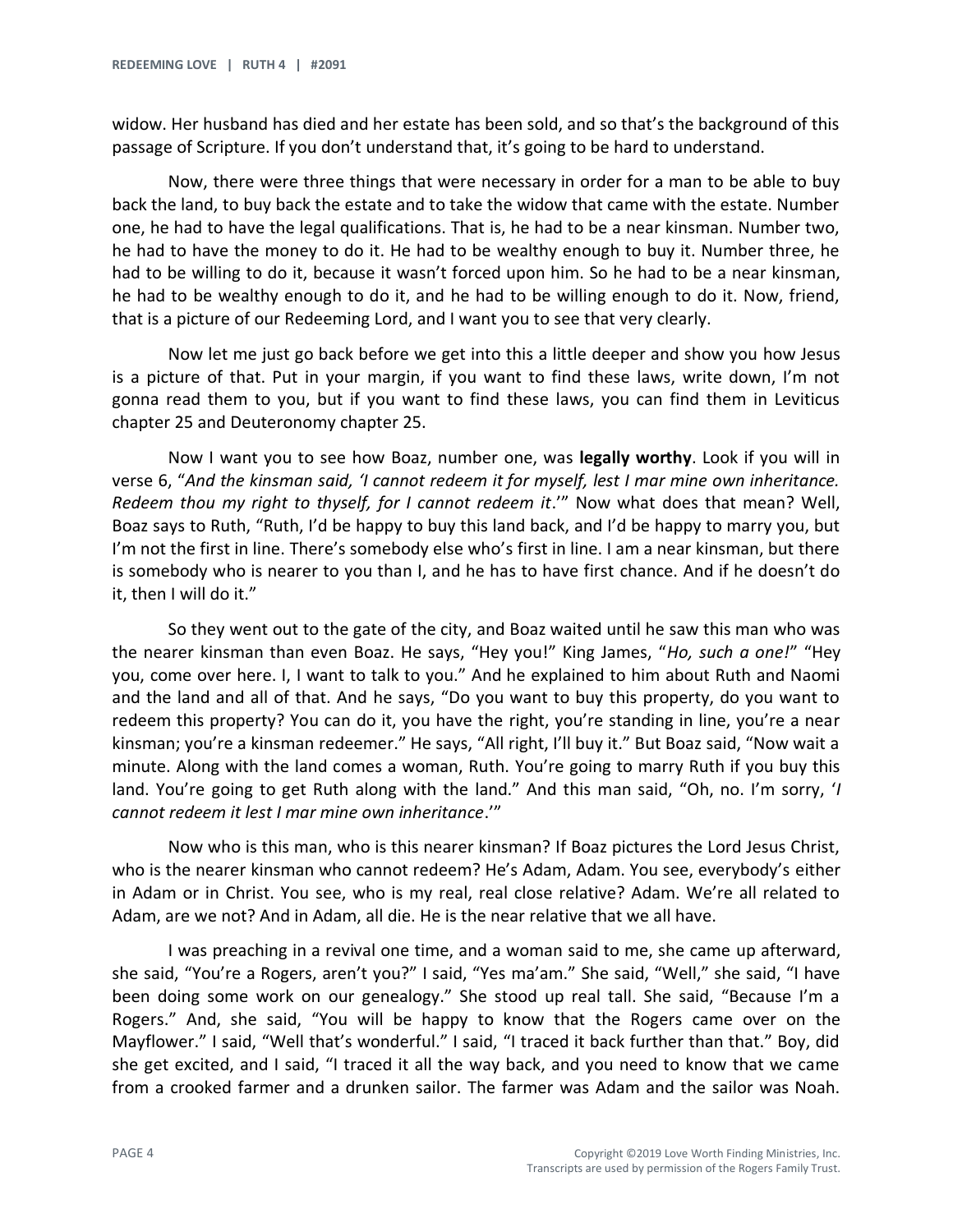That's how far back we go." And that let some of the air out of her, just a little bit there.

But folks, I want to tell you that our near kinsman is Adam! And in Adam all die.

Remember what Boaz said? He sat there in the gate and he says, "Let's get ten witnesses, one, two, three, four, five, six, seven, eight, nine, ten." Who are the ten witnesses that say that our Adamic nature cannot save us? The Ten Commandments. Got ten witnesses, and there they are, one, two, three, four, five, six, seven, eight, nine, ten, count them up.

And by the way, all of us are guilty of breaking all of them. You say, "Well I've never committed adultery," or "I've never killed anybody." No, listen, friend, the law hangs together. The Bible says, "*If we break the law in one point we're guilty of all, we're guilty of all*." God demands perfection. You say, "Well, I've only broken two or three of them." Let's just say you've broken one of them. Let's suppose that you're hanging over a fire by a chain of ten links. Nine of those links are forged steel and one of them is crepe paper. How safe will you feel? You see, friend, God demands perfection.

There're ten witnesses that say that we cannot redeem ourselves and this nearer kinsman, notice how full of self he is. In verse 6, "I, I, I, me, my inheritance." No, he can't do it, so full of self and selfishness. But there is One, therefore, who is next in line, the Lord Jesus, and so, friend, Jesus became a human being that He might become our near Kinsman. You see, that's the reason for the incarnation. Why did Jesus step out of the glory? Why did He come down through that dark Judean night to be born through the portals of a virgin's womb? Why did the great eternal God become a man? Why the incarnation? Why the virgin birth? So that He could be our nearer Kinsman.

Let me give you a verse there. Put it in your margin. Hebrews chapter 2 verse 14, "*Forasmuch, then, as the children*," that's talking about us, "*are partakers of flesh and blood, He also Himself likewise took part of the same*," Jesus, because you and I are flesh and blood, became flesh and blood, "*that through death He might destroy him that had the power of death, that is the devil*." And the Bible now calls the Lord Jesus Christ our brother. Our brother. You see, that's why He became man, that He might be our near Kinsman.

And, and so I want to say, put this down if you make notes and like an outline: **Jesus is legally worthy**. Jesus is legally worthy. He could not redeem us as God, though He is God. He had to redeem us as man. He had to be our near Kinsman. Our estate was lost by a man, the nearer kinsman. It is redeemed by a man, the Lord Jesus Christ.

Now let me just share with you just a little bit from the book of Revelation. Now let's just praise the Lord a little bit. You don't even need to turn to it. Just let me read it to you from Revelation chapter 5. I want you to listen. We're talking about our Lord, who is legally worthy. The apostle John is on the island of Patmos. And he has a vision of things to come. And here's the vision, listen to it. John says, "*And I saw in the right hand of Him that sat upon the throne a book written within and on the back side*." Now the One sitting on the throne, of course, is Almighty God. And John sees the Father has a book, a scroll. It's written on the front and on the back, "*sealed with seven seals. And I saw a strong angel proclaiming with a loud voice, 'Who is worthy to open the book and to loose the seals thereof*?'"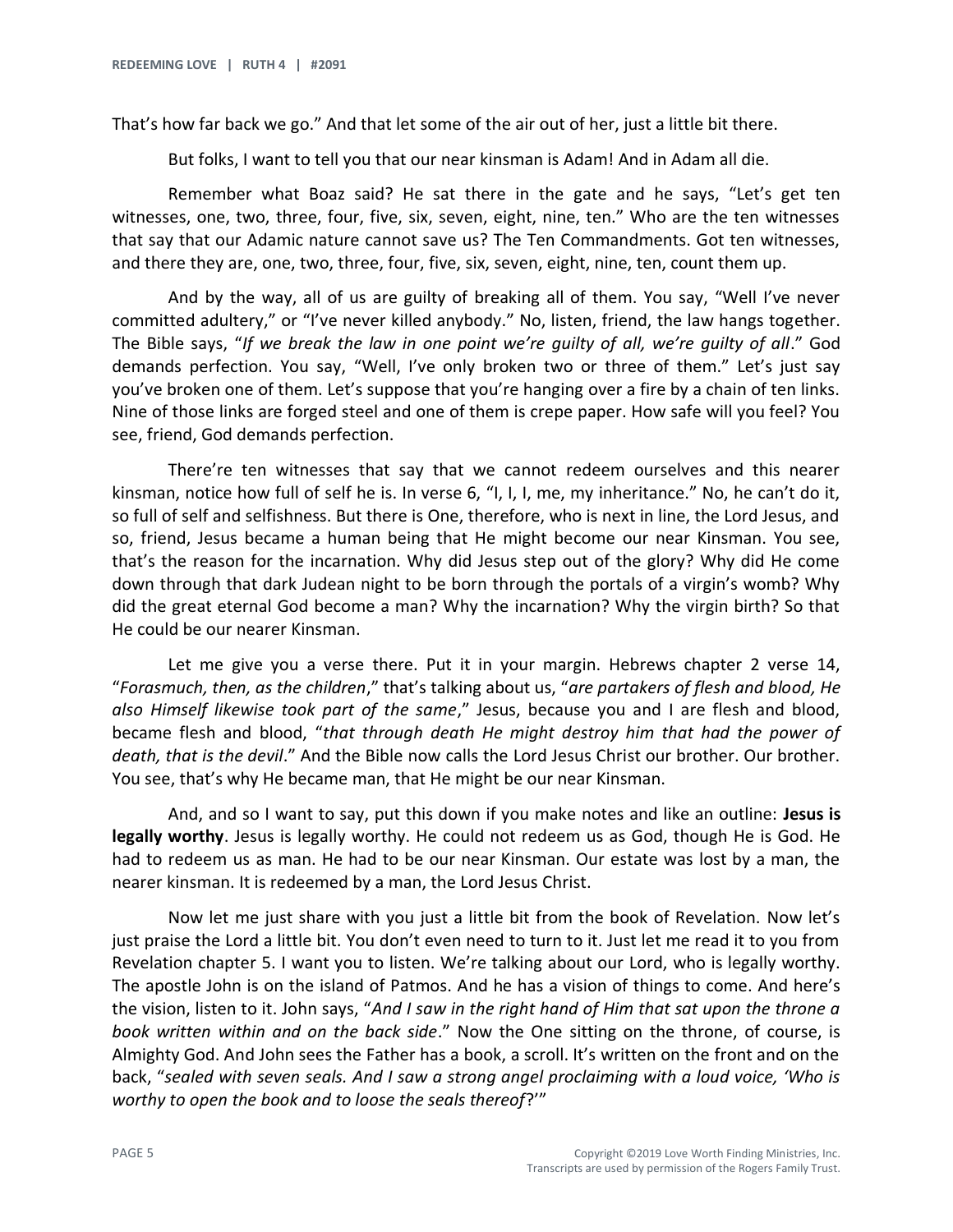Now this book, friend, is the title deed of the whole earth. This book is the official document that determines the outcome of all history. And John sees this book, and it's sealed, and John says, "Who's able to open this book?" "*And no man in Heaven, nor in earth, neither under the earth, was able to open the book, neither to look thereon. And I wept much, because no man was found worthy to open and to read the book, neither to look thereon. And one of the elders saith unto me, 'Weep not: behold, the Lion of the tribe of Judah*,'" that's Jesus, "'*the Root of David*," that's Jesus, "'*hath prevailed to open the book, and to loose the seven seals thereof.' And I beheld, and lo, in the midst of the throne and of the four beasts and in the midst of the elders, stood a Lamb as it had been slain*." And the word for "lamb" here is a word means "little lamb." I mean "baby lamb," "*as it had been slain*."

Now here's a little lamb that has been killed, but this lamb has, "*Seven horns and seven eyes, which are the seven spirits of God sent forth into all the earth. And He came and took the book*," the little lamb takes the book, "*out of the right hand of Him that sat on the throne. And when He had taken the book, the four beasts and the four and twenty elders fell down before the Lamb*, *having every one of them harps, and golden vials full of odors*," that's incense, "*which are the prayers of the saints. And they sung a new song saying, 'Thou art worthy to take the book, and to open the seals thereof, for Thou wast slain and hast redeemed us to God by Thy blood out of every kindred and tongue and people*.'"

Now, John sees this book, and there's nobody that is, is able to open the book. No one in politics, no one in government, no one in religion, no one in science, no one in philosophy, no one in economics, no one can open the book. And, you know, the question is not who is willing but who is worthy? John sees no one is worthy until he sees the Lamb, and the angel says, "Don't you cry, John, the Lamb is able to open the book."

Now, I want you, folks, listen to me very, very carefully. Our world's in a mess, you know that, don't you? Our world's in a mess. And you know how Satan is described? Number one, as a dragon. You know how the coming Antichrist is described? As a beast. Now here is the great ferocious dragon, and here is the beast with his militant millions, and do you know who the Lord sets against the dragon and the beast? A little Lamb, little Lamb. And friend, I want to tell you that that Lamb has redeemed us with His blood. He alone is worthy. Now put it down, worthy is the Lamb. Jesus is legally worthy.

But not only is Jesus legally worthy, **Jesus is lavishly wealthy**. Now, in order to buy back Ruth, Boaz had to have money. In chapter 2 verse 1, Boaz is not just called a wealthy man; he is called a mighty man of wealth. Remember that the kinsman redeemer, remember he had to be a near kinsman? Number two, he had to have sufficiency to buy the estate back.

Now Jesus is lavishly wealthy. You see, Jesus paid a greater price for us than Boaz paid for Ruth. Put this in your margin, First Peter chapter 1 verses 18 and 19, "*Forasmuch as ye know that ye were not redeemed with corruptible things such as silver and gold*," underscore the word redeemed, "*but with the precious blood of Christ, as a Lamb without blemish and without spot*." Then put down Ephesians 1 verse 7, "*We're redeemed through His blood*." And then remember Revelation 5:9 that we already read, "*Thou hast redeemed us to God by Thy blood*." There is no redemption without a price. Jesus paid that price. Put down First Peter 3 verse 18,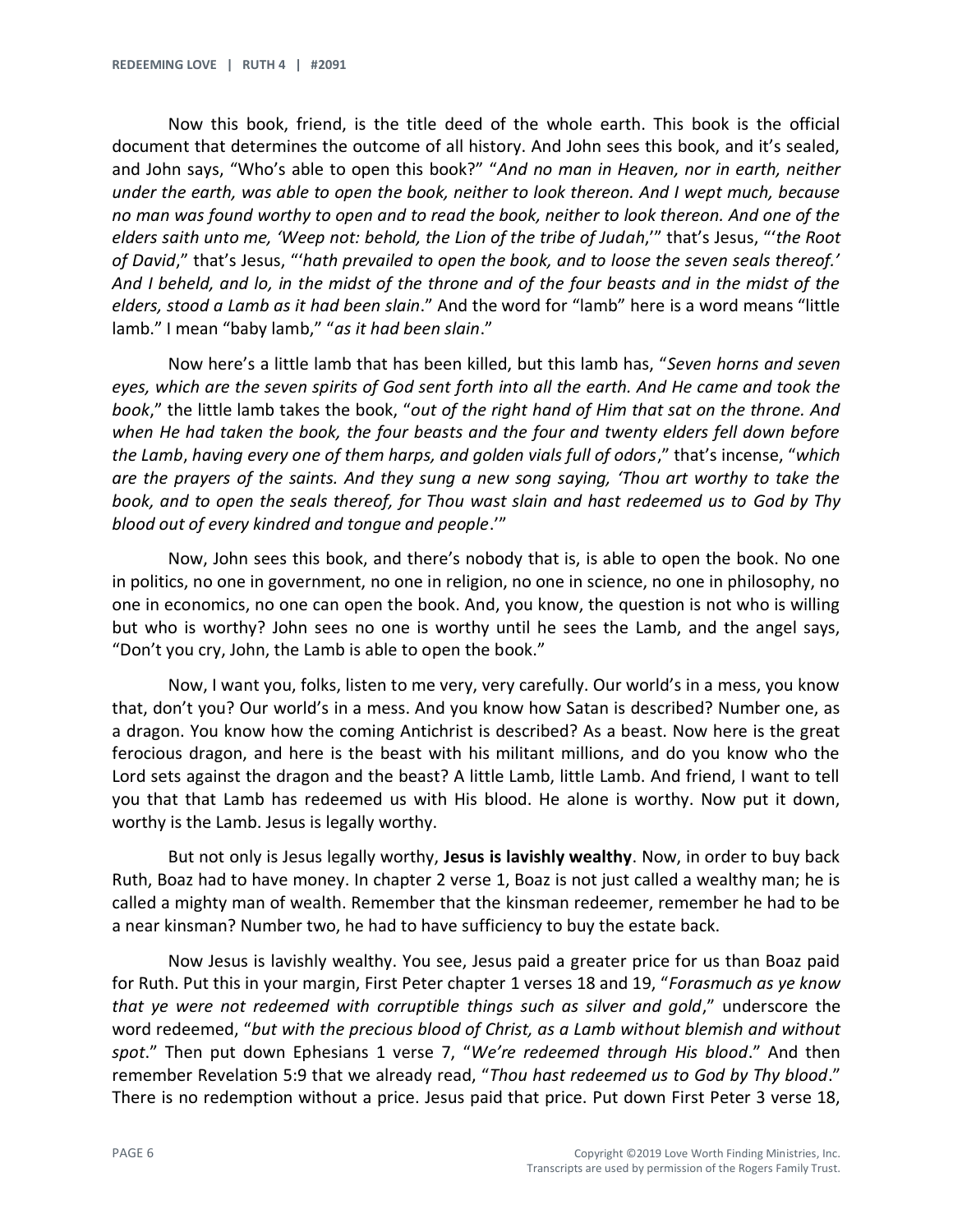"*For Christ also hath once suffered for sins, the just for the unjust, that He might bring us to God*."

You know, sometimes I will preach on Calvary, and I will study and try to imagine and to take from Scripture all the stories, at least all of the things, the events that surround dark Gethsemane and bloody Calvary. And sometimes I will be so moved when I study that I will weep. And I want to make it so real to the congregation. And so I say, "God help me. Help me to tell people the price that was paid. Lord, illumine my mind. Father, anoint my tongue, energize my body. Help me, Lord, to tell a jaded congregation the price that was paid." And I'm gonna tell you something, folks, I've been preaching long enough to know that people's eyes glaze over, they become numb, they don't seem to pay much attention to it. You see, what's wrong with us? What is wrong with us is that we have heard the story of Calvary so much that we fail to understand the price that was paid for us. Jesus, with the silver of His tears and the gold of His blood, redeemed us. He redeemed you. Say to yourself, "He redeemed me, He died for me."

Jesus was legally worthy. Jesus, lavishly wealthy, because He redeemed us with His blood. And then, last of all, **He was lovingly willing**. Listen. Legally worthy, lavishly wealthy, and lovingly willing. You see, Boaz did not have to buy Ruth, nor did the Lord Jesus have to buy us. There nothing that says that He had to redeem us. I have told you many times, He does not love us because we're valuable; we're valuable because He loves us. Friend, He just loves us by His sheer grace, just as Boaz loved Ruth before Ruth ever knew his name. And we love Him because He first loved us. That's the great love that He has for us. And so, I want you to see, first of all that Boaz is a picture of our redeeming Lord, have you got it? Legally worthy, lavishly wealthy, and lovingly willing.

All right, now, here's the second thing I want you to see. Not only do we have a picture of our Redeeming Lord, but we also have **a picture of our renewed life**. Now I want you to think about who Ruth was and what Ruth was like. Ruth had three major problems. I'd like very much this time if you'll turn in the Bible, put your bookmark there in Ruth chapter 4, and turn in the Bible to Ephesians 2. Just turn to Ephesians 2. And there're two verses here that so clearly delineate what I'm trying to say. You're going to see Ruth's three problems, and if you're an unsaved person these are your three problems. Here they are. She had three major problems. They're found in Ephesians 2 verses 12 through 13. Now Paul is describing what we were before we met the Lord Jesus Christ. And he says, "*At that time ye were without Christ*." Now everybody here in this room is with Christ or without Christ. Now here's the description of those without Christ, "*Being aliens from the commonwealth of Israel, and strangers from the covenants of promise, having no hope, and without God in the world. But now in Christ Jesus ye*  who sometimes were far off are made nigh by the blood of Christ." Now, friend, that's the story of Ruth.

Now Ruth had three problems: her past, her present, and her future. And every unsaved man, woman, boy, or girl is like Ruth. And you've got three problems: your past. What was her past? Well she was born a Moabite. She was an alien. Look if you will again in this passage of Scripture, Ephesians 2:12, "*Being aliens from the commonwealth of Israel*." She was a Moabite. She was under a curse, she lived under a curse. Deuteronomy 23 verse 3 says, "*An Ammonite or a Moabite shall not enter the congregation of the Lord*." The Moabites were descendants of Lot,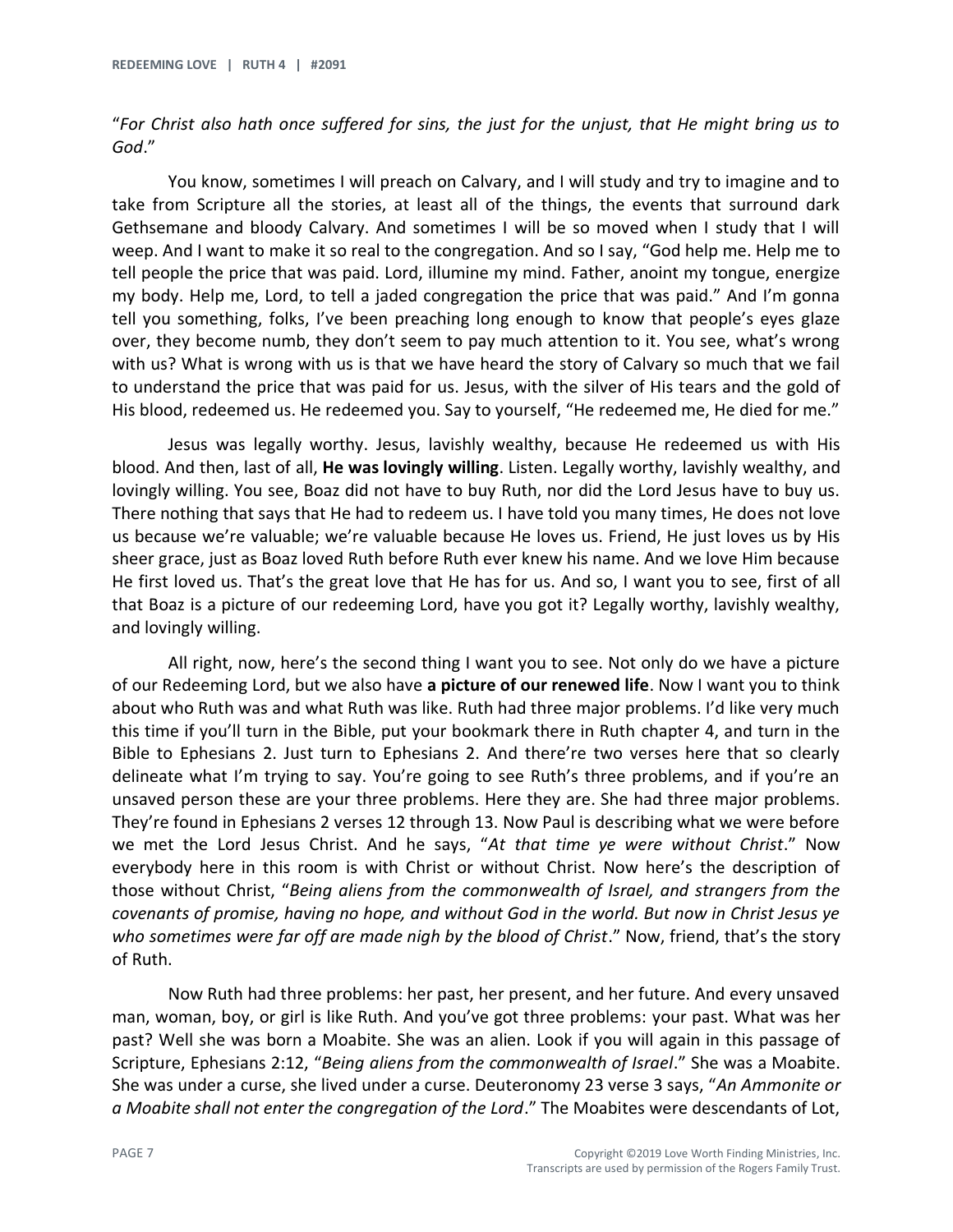who had a child through an incestuous relationship with his daughter. They were a thorn in the side of Israel. And the curse was upon them. And according to the law, the law could not admit Ruth. By the law, she was shut out! Spiritually, she was born on the wrong side of the tracks! And so were every one of us. "*In Adam all die*." Now she was an alien, and so that's her past.

Now her present, look at her present there in verse 12, "*Strangers from the covenants of promise*." She did not enjoy the things of God. She was without the things of God. She was a stranger to these things. The joys of a life with Christ were not hers. Hers was a life marked by tragedy and sorrow and her dreams had turned to dust and her hopes had melted away. That's her present. And if you're without Christ, that's your present, that's where you are today.

And then Ephesians chapter 2 verse 12 goes on to say, "*Having no hope*." That was her future, hopeless! Her past, cursed! Her present, crushed! Her future, condemned! God help people understand where they are! That's where you are! Sitting in church won't change that. You need Jesus. Ruth is a picture of all of us. She had three major problems. You could sum them up in these three words: sin, sorrow, and death. That's the enemy of all of us.

But now wait a minute. I want you to see what happens now. Put this verse down, Ephesians 2 verse 19, "*Now therefore ye are no more strangers and foreigners, but fellow citizens with the saints, and of the household of God*." Why? Because Boaz had redeemed her. Do you know what the word redeem means? It means to purchase, to buy back. He had redeemed her.

I did a word study of the word redeem. There's another word that has a little prefix that's used with redeem, and it has the word "ex" in front of it. It means to buy, and then again it means to buy out or to buy, take out of the market place, that is, to take off the slave block. When our Lord redeemed us, not only did He buy us, but He took us out of the marketplace. That is, we're no longer for sale. That speaks of our eternal security. And then to redeem means to set free, and that's what happened to Ruth, that's what happened to Adrian. I have been bought, I've been taken off the marketplace, and I, dear friend, have been set free in the Lord Jesus Christ. That's redemption. That's the wonderful doctrine of redemption that we read over and over again.

Now let me show you something very interesting. This'll help make it clear. Look if you will, beginning in verse 7 and let's read through verse 10. Now, remember that they are there at the gate of the city, and this nearer kinsman says, "I can't buy her back. No, I don't want to mar my own inheritance." Now notice in verse 7, "*Now this was the manner in former time in Israel concerning redeeming and concerning changing, for to confirm all things; a man plucked off his shoe, and gave it to his neighbor: and this was a testimony in Israel*. *Therefore the kinsman said unto Boaz, 'Buy it for thee.' So he drew off his shoe*."

Now here's the way it works. They would say, "Look, you want to buy Ruth?" And he says, "No, I can't buy Ruth. You buy Ruth for me." And he took off his shoe. Says, "She's yours, she's yours." That's the way he confirmed it; he just took off his shoe, and handed it to the other guy.

That's a strange custom. But you know what? Do you know what? There's so much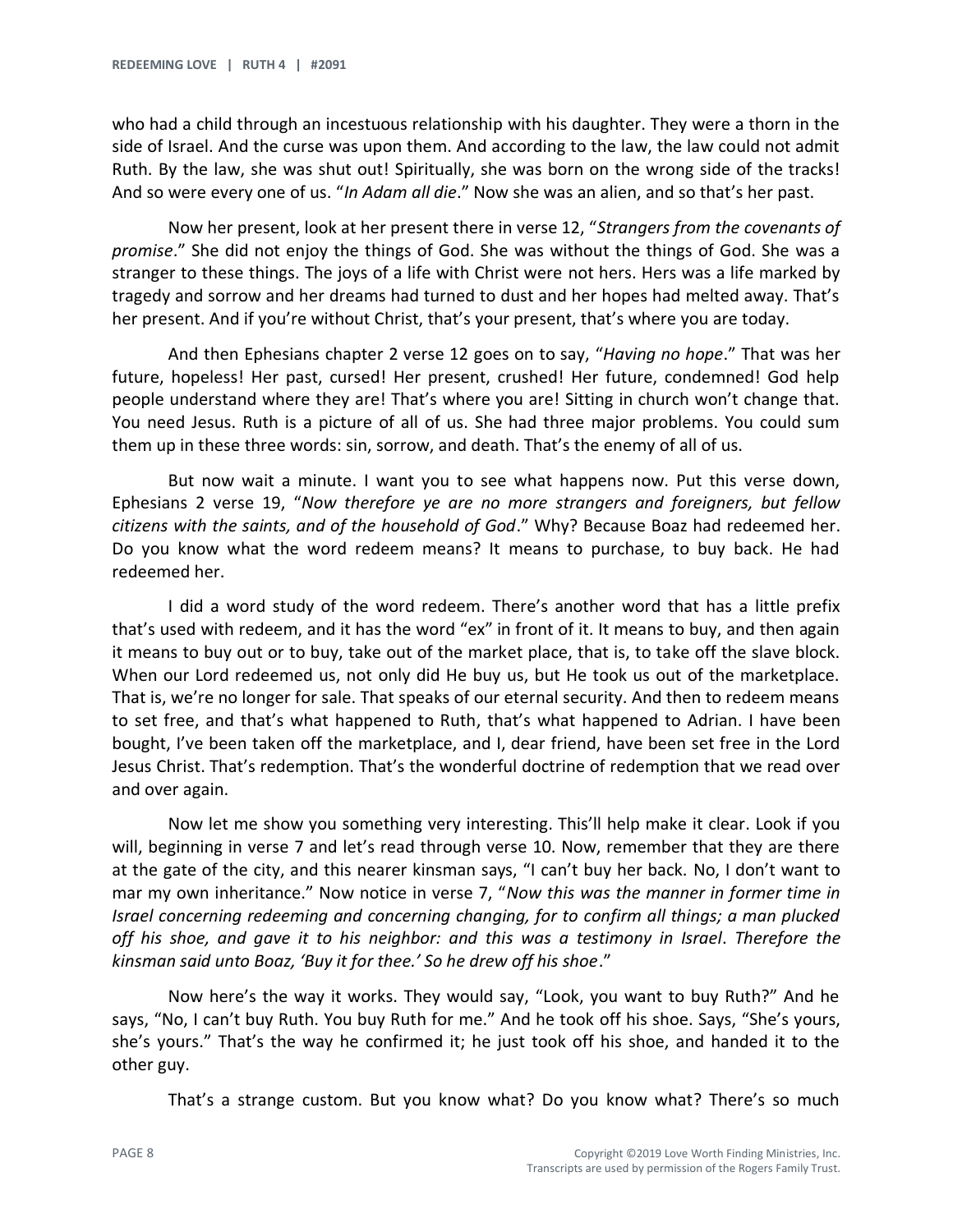richness in that. The Bible's a wonderful book. I think this, Brother Bob, is where we get the statement, "Boy, I'd hate to be in his shoes," or "I'd love to be in his shoes," or "If I were in your shoes, here's what I would do." It talks of one person taking the place of another person.

Listen, that's what Jesus did when He saved us. He stands in our shoes. He stands in our shoes. He takes the sin, the Hell, the degradation, all that we have coming. He takes the price that we cannot pay, and Jesus says, "I will stand in your shoes," as Boaz stood in the shoes of that nearer kinsman, the old flesh, the Adamic nature, and He said, "I'll do for you what you can't do for yourself. I'll stand in your shoes."

They asked an old man one time who was a new Christian, he'd been saved; he wasn't Biblically literate, but he's saved and good and saved. He didn't know anything about the book of Ruth. But somebody said to him, "Okay, what's it like to be saved?" He said, "Well, I don't know whether I could explain it to you where you could understand it, but to me it's like I'm standing in Jesus' shoes and He's standing in mine." Friend, a theologian couldn't have said it better than that. That's what it is! That's what it is! "*Him who knew no sin, God hath made to be sin for us that we might become the righteousness of God in Him*."

Here was this woman, her past, she's an alien. Her present, she's outside the commonwealth of Israel, outside the promises of God. Her future, no hope! Boaz says, "I'll take her place. I will redeem her."

Now here's a third thing that you'll, I want you to see. Now we have seen two things now. We have seen our, our redeeming Lord. We've seen our renewed life. Now I want you to see **our restored legacy**, some things that Ruth got back. Ruth got five gifts beginning in verse 10. Look in verse 10.

First of all, look at **the family that she received**. "*Moreover Ruth the Moabitess, the wife of Mahlon, have I purchased to be my wife, to raise up the name of the dead upon his inheritance, that the name of the dead be not cut off from among his brethren*." Now Ruth comes into a family, and friend, when you get saved, you come into the family of God. I'm so glad I'm a part of the family of God. She received as a legacy a family.

She also **received a fortune**, because, verse 10, Boaz, who remember is a mighty man of wealth, marries Ruth. No longer is Ruth now just gleaning in the fields, picking up handfuls of grain. Folks, listen, when she married Boaz, she owns the whole shebang. I mean, she owns it all! She is married to him. She shares his wealth. Did you know that the Bible says, "*We're heirs of God and joint-heirs with the Lord Jesus Christ*?" You know what joint-heir means? It means, "share and share alike." I mean, everything belongs to Jesus belongs to us. Have you ever thought about that? The Bible says, "*The meek shall inherit the earth*." She received a family, she received a fortune. Now notice, and by the way, don't you ever be envious at the prosperity of the wicked. Never! Friend, you're a plutocrat. You're married to the Lord Jesus.

And then she received a family, she received a fortune, **she received fame**. Look in verse 11 of this same chapter. And the Bible says, "*Be famous in Bethlehem*." The name Ruth today is spoken of with reverence, one of the most beautiful names in the world. And we're talking about her now thousands of years after her life. She is famous! Without Jesus you're going to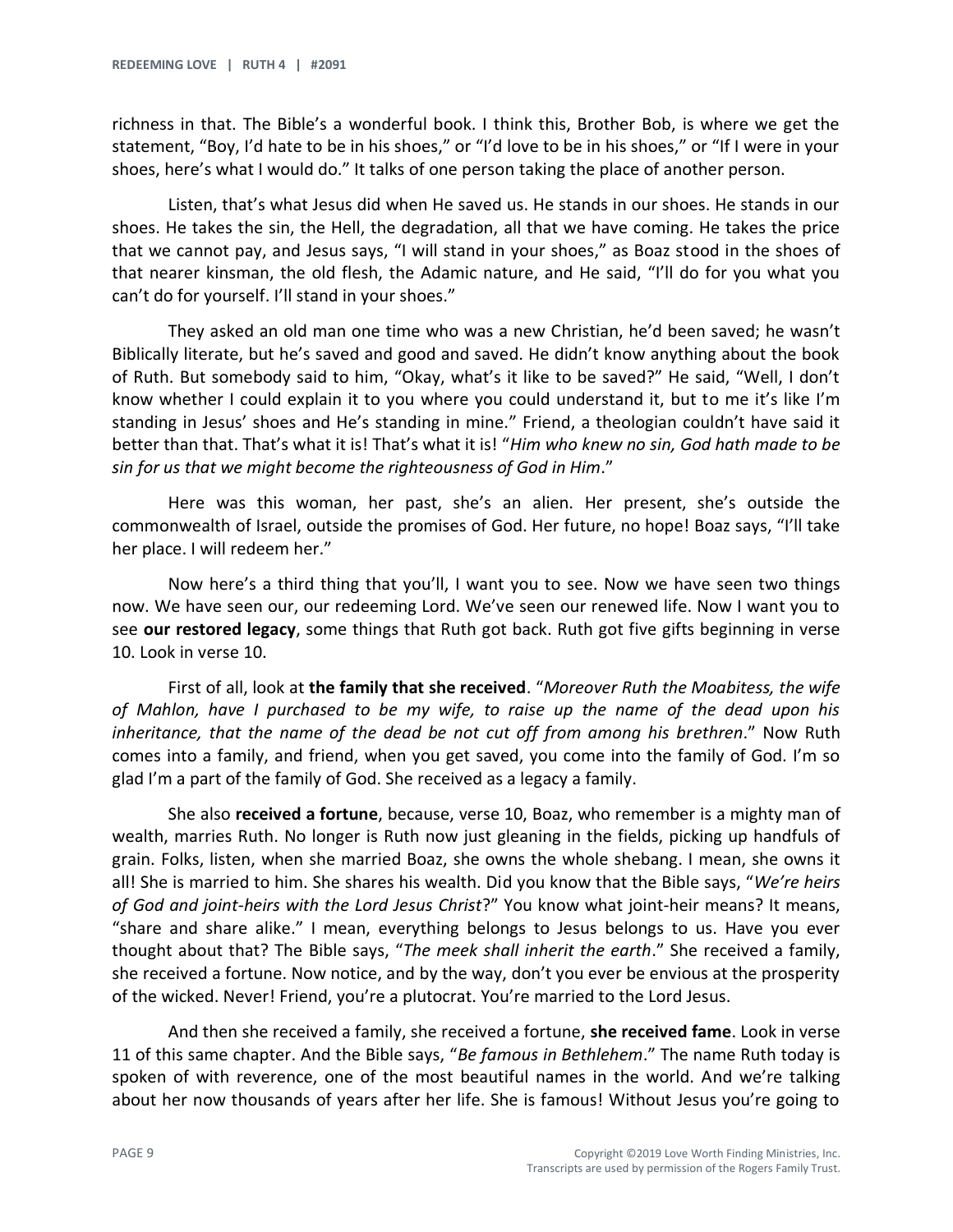die, your body's gonna rot in the grave, your soul will burn in Hell! But if you know Jesus, you shine as the brightness of the stars forever and ever and ever. If you know Jesus, folks, you've got fame, you're a royal blueblood, you're a prince, a princess, you're married into the family of God.

And then **she received fruitfulness**. Listen, a family, a fortune, a fame, a fruitfulness. Look if you will in verses 11 and 12 of this same chapter here, "*And all the people that were at the gate and the elders said, 'We are witnesses, the Lord make the woman that is come unto thine house like Rachel and like Leah, which two did build the house of Israel: and do thou worthily in Ephratah*,'" the word Ephratah means fruitful. She became fruitful. She became fruitful. When you go, what difference will it make? Jesus said, "*You've not chosen me, I've chosen you and ordained you that you should go and bring forth fruit*." She became fruitful, and I wish I had more time to say that.

But last of all, folks, **she received a future**, she received a future. Look if you will in verse 16, she had a little baby, "*And Naomi took the child, and laid it in her bosom, and became a nurse unto it*. *And the women her neighbors gave it a name, saying, 'There's a son born to Naomi.' And they called his name Obed: and he is the father of Jesse, the father of David*." And David, of course, you know, is the ancestry of the Lord Jesus Christ.

What a future this woman has. She's up in Heaven right now serving the Lord, glorying in the Lord.

Think. Listen. If people knew what they had in the Lord Jesus Christ and had any sense, folks, you couldn't keep them away with a machine gun. You could not do it. You see, listen, here you are. Your past, you're an alien. Your present, you're a stranger to the covenants of promise. Your future, you're without hope. But there is a Boaz, a kinsman redeemer. He, friend, is legally worthy. He is lavishly wealthy. He is lovingly willing. And He says, "Hey, I wanna marry you. I want to give you a family. I want to give you a fortune. I want to give you fruitfulness. I want to give you fame. I want to give you a future. I wanna marry you." And that's what Jesus is saying to you today. "I gave My life to redeem you. I want you to be My bride." That's what the church is, the bride of the Lord Jesus Christ.

Now back in verse 11, when they got married, the Bible says all of those witnesses were standing around. Can you imagine Ruth saying, "Well, you know, Boaz, I really would like to be married to you, Boaz, but I don't want anybody to know it. Could we just do this in secret?" No, she didn't feel that way. She was happy that everybody knew that she loved Boaz. That's why we have a public invitation. Did you know that? That's why we ask people to come forward.

I stand here when we have weddings. And coming down this aisle, coming down this aisle, dressed in white is the bride, and there's the bridegroom! She's not hoping that no one sees her. She's hoping everybody sees her. Here she comes! Here she comes to him! Not ashamed of him. Jesus Christ said, "*If you're ashamed of Me and of My Word before this sinful and adulterous generation, I'll be ashamed of you when I come in the glory of the Father with the holy angels*." How can you be ashamed of the One who died in agony and blood on that cross for you? You can't do it. He is your Kinsman Redeemer: legally worthy, lavishly wealthy,